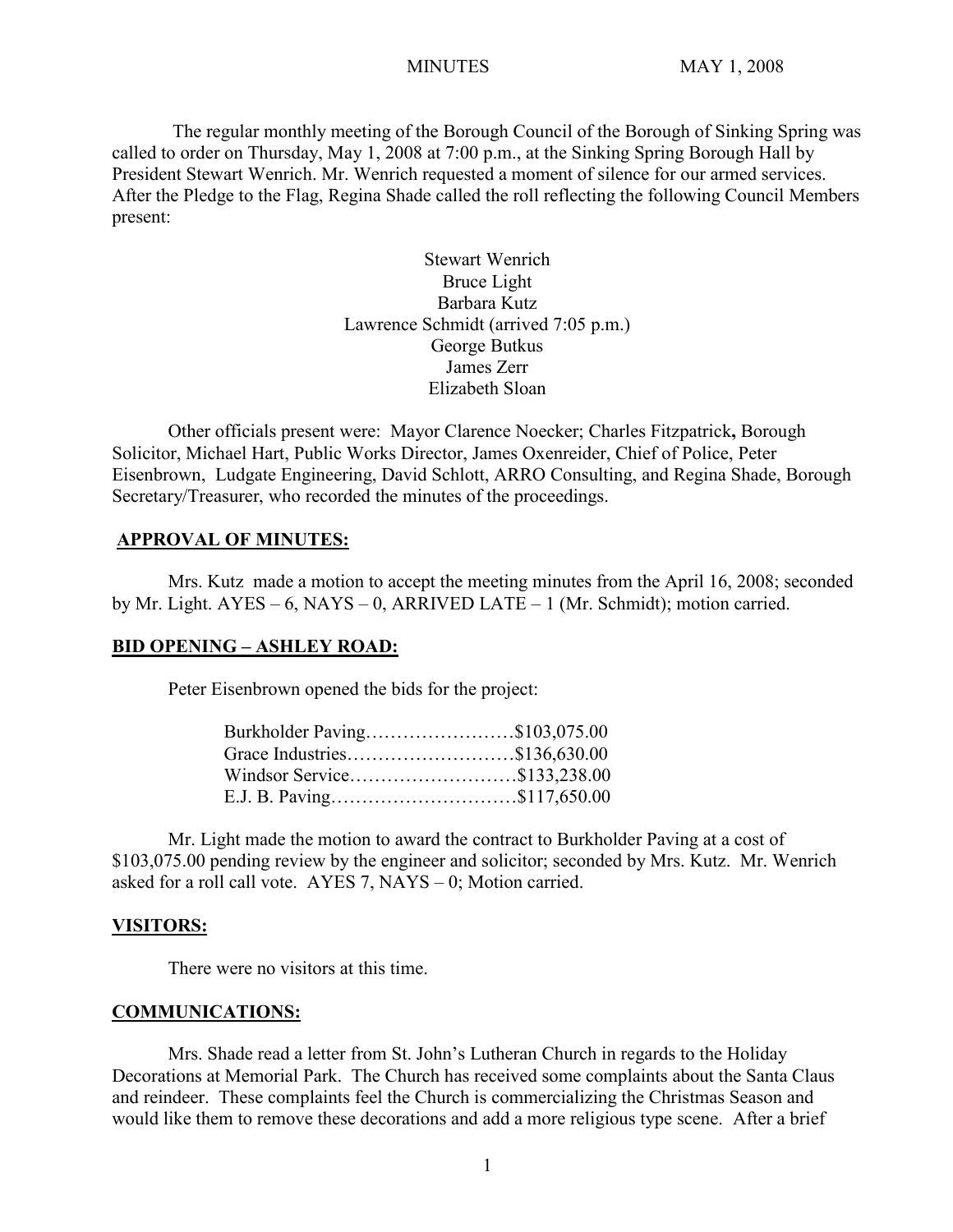## **COMMUNICATIONS:**

discussion it was decided that this should be turned over to our Recreation Board for their review. A letter will be sent to the Church by the Borough Secretary explaining this matter will be reviewed by our Recreation Board.

## **APPROVAL OF THE BILLS:**

Mr. Light made a motion to pay the bills; seconded by Ms. Sloan.  $AYES - 7$ ,  $NAYS - 0$ ; motion carried.

## **REVITALIZATION PROJECT:**

Mr. James Pachuilo, Chairman of the Revitalization Project was unable to attend. Mrs. Shade stated the conceptual map was submitted to the Borough Planning Commission along with the Berks County Planning Commission. They, along with the individual committees, continue to meet.

## **MILLER ENVIRONMENTAL:**

Mr. Peter Juzyk gave the monthly report. There was no violation in the March monthly DMR report. One (1) fourth quarter 2007 commercial monitoring bill remains unpaid; this is the Hess bill. Two (2) first quarter 2008 commercial monitoring bills remain unpaid. They are McDonalds and Wawa. Mr. Juzyk is working with Mrs. Shade and he is making headway. Mr. Butkus questioned if they aren't paying aren't they in violation of their Industrial User Permit. Mr. Fitzpatrick stated they are in violation of the Sewer Use Ordinance. We can certainly go after them he said. The all weather composite sampler has been ordered. Mr. Juzyk sent out requests for quotations for the air compressor and associated accessories. He received one (1) response from Granger in the amount of \$822.77. There were two (2) service calls for the month both at the same location. They flushed and televised about a ½ mile of the sanitary sewer line. They continued the split influent sampling. The wastewater data for the month was – total monthly flow  $-21,288,000$ gallons, average daily flow – 710,000 gallons, minimum daily flow – 583,000 gallons, and maximum daily flow – 866,000 gallons. Total precipitation was 5.5 inches. There were no NPDES violations however they were still waiting for some lab results. The contribution for each municipality is as follows – Sinking Spring (which includes an unmetered portion of Spring Township) – 71.5%; Lower Heidelberg – 19.4%; and South Heidelberg – 9.1%. All of the influent data is under our current design. Mr. Juzyk stated in addition to his report Mr. James Hopkins has sent a letter in regards to the proposed change order for the new pump station located on Mt. Home Road. The cost would be an additional \$726.00 a month. There would be no additional cost for labor. The cost would be for power and telephone plus fuel for the generator, oil and grease control and semiannual equipment maintenance that is recommended. They could do this by amendment or there is an option to transfer the current contract to the Authority. Another item that was mentioned is the fact that Miller Environmental can provide other services like administrative, management in addition to the operating staff. They can also manage existing Borough employees. They wanted it noted that the current agreement ends December 31, 2008. The contract will automatically renew as of July 4, 2008; 180 days from the date of the contract. Mr. Fitzpatrick questioned if this is how we do it now. Mr. Juzyk stated it is covered in the contract but he believes there is an annual increase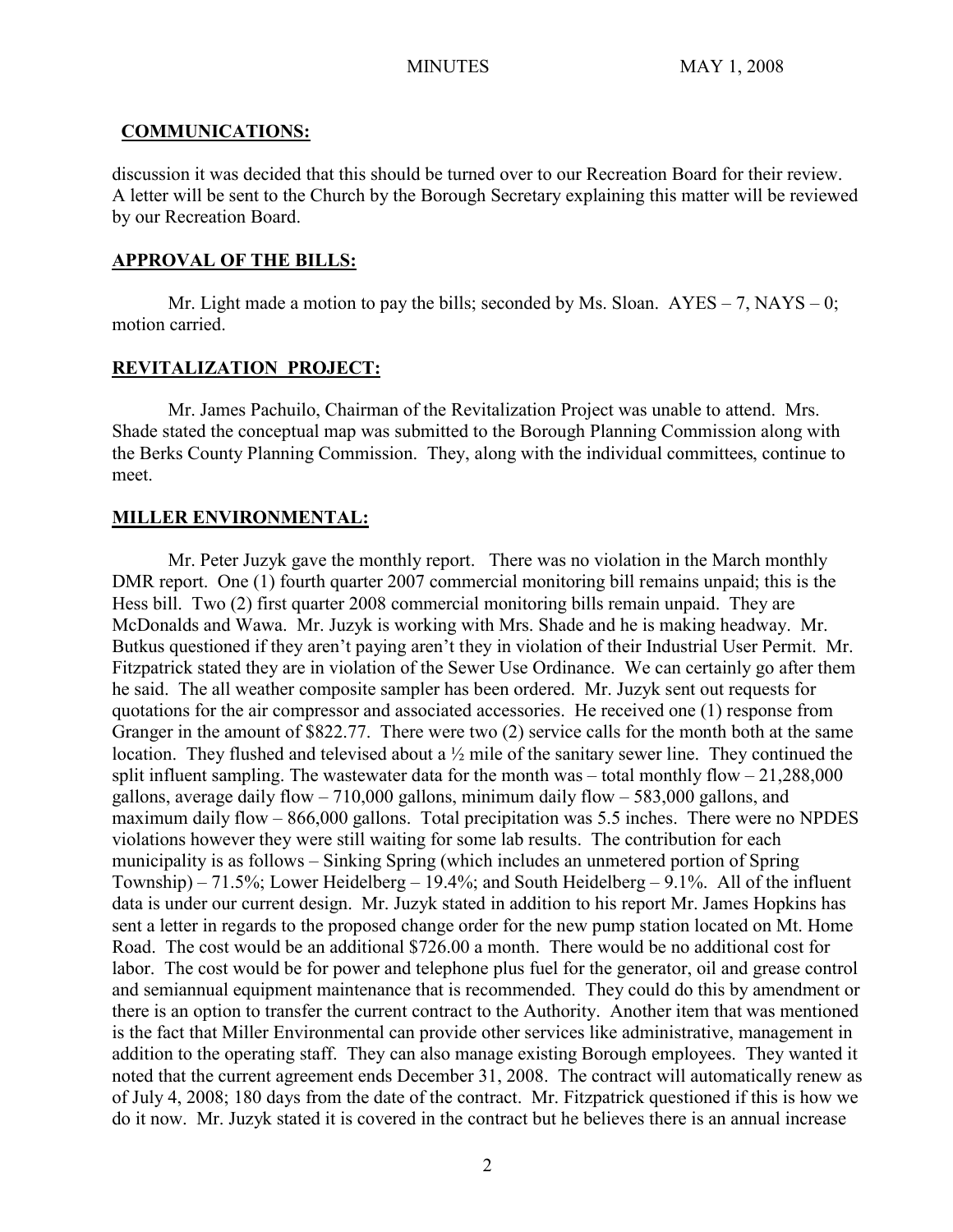## **MILLER ENVIRONMENTAL(cont'd):**

of 5% per year built in. It will renew for a three (3) year period. Mr. Wenrich questioned if they needed an agreement right now or could it wait till next month. Mr. Juzyk stated they could wait till next month. Mr. Schlott stated the properties are not attached as of yet. Mr. Juzyk stated that Miller would be happy to meet with Council, the Authority or perhaps a joint meeting between the Borough and the Authority to discuss these other matters. Ms. Sloan questioned what percentage of our capacity is the 21,288,000 gallons. Mr. Juzyk stated it is about 66%. Mr. Wenrich polled Council on how they feel about this. Mr. Wenrich stated our Solicitor said it would take about two (2) months to make them an operating authority once we give them the green light. Mr. Fitzpatrick stated that was an estimate. Mr. Butkus made the suggestion the sewer committee members (as many as possible) attend the Authority meeting, and get the Authority's feeling on this one (1) way or another. Mr. Wenrich asked Mr. Butkus if he got any feedback from the Authority. Mr. Butkus said the Authority as a whole has not met yet. He said the several members of the Authority he had contact with informally seem to have no problem with it. He has heard no negative feedback. Mr. Fitzpatrick stated we probably will need to know by the June meeting. Mr. Butkus stated at least we will want to know if we should renew the contract. If the Authority can't, we might be able to have a clause inserted or have an addendum to the contract that it could be terminated by either party giving 180 days notice. That way the Authority could get out of it if they so desire. Mr. Butkus stated he does not believe anyone has any idea of discontinuing Miller's services. Mr. Wenrich stated we will try to get Miller the information they need as soon as possible. They thanked us for the good working conditions and hope to continue. The next Authority meeting will be May 13, 2008 at 7:00 p.m. here at the Borough Hall.

## **VISITORS:**

Mr. Patrick Konopelski read a letter which he handed to Mr. Wenrich. The letter is attached to the minutes. After the letter was read Mr. Wenrich asked Council if anyone had any comments they wish to share. Mr. Butkus questioned it says "48 hour window", does that mean "Jingle Bell Fest" which runs from early December through January, would require 15 permits. Mr. Fitzpatrick was not sure what he was referring to, he thought it was per event. Mrs. Shade got a copy of the actual Ordinance. Mr. Konopelski stated it did say unless the application specifically requests and if the permit allows the extension of that period. That was per event and this Council has never limited you to two (2) days, Mr. Fitzpatrick said. Mr. Fitzpatrick stated to Mr. Konopelski that he did not pay the bill for the prior year; he did pay for the two (2) years before that. The costs last year were incurred by the Borough, Mr. Fitzpatrick said. "In your speech, you stated you did not want the Borough to incur any costs", Mr. Fitzpatrick stated however they did and you are not paying for it. Mr. Fitzpatrick wanted to know what he wanted us to do about it. Mr. Konopelski said that cost was created by the Borough not by his organization. Mr. Fitzpatrick said that we didn't have to deal with traffic that the event created, the noise…didn't we get a street sweeper out one (1) year because of the mud you generated. This was caused by people coming to your event, Mr. Fitzpatrick said. Mr. Konopelski said that his attorney instructed him that when a Borough decides to hire a police officer without any conversation with the private citizen, it is their decision to hire that police officer and to pay that police officer. Mr. Fitzpatrick said so we bear the cost so don't include in your speech that you don't want us to bear the cost. Mr. Konopelski said he doesn't want the Borough to bear the cost; he doesn't want the cost to exist. He feels we didn't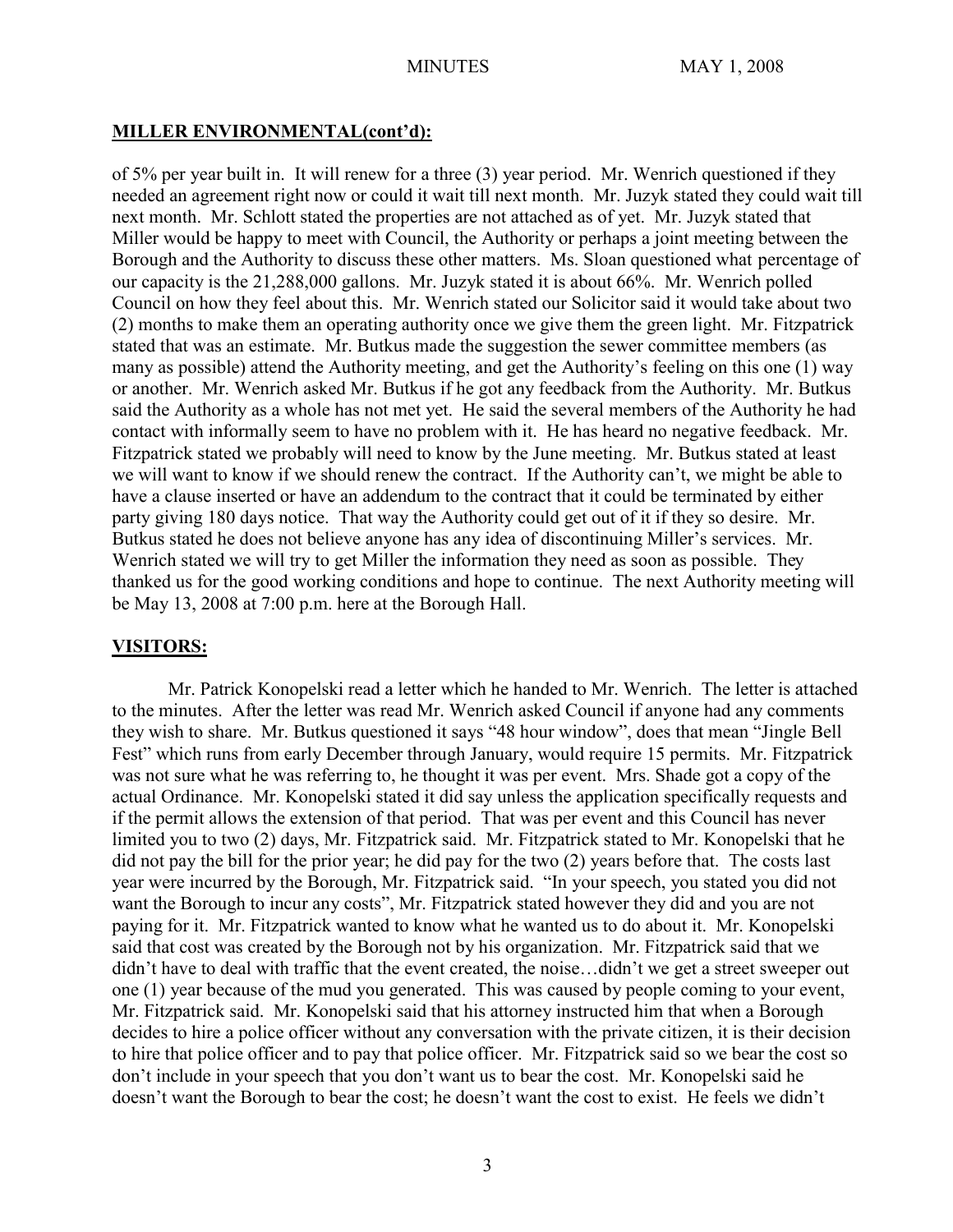need the officer. Mr. Wenrich stated if you have a couple hundred people maybe up to 1,000 come in through our Borough, disturb our residents on those streets, (he agrees that the problem wasn't on his property but was created by his event) we are obligated to provide protection and follow up for our citizens that pay tax dollars, who own properties up there. Are you telling us we aren't supposed to do that, Mr. Wenrich asked? Mr. Konopelski said no they aren't. Mr. Wenrich said then you are "double standard" because we staff accordingly. He asked the Police Chief if that was correct; to which the answer was yes. Chief Oxenreider stated we have an extra police officer out patrolling the streets to control traffic. We also are responsible for criminal mischief calls inside the park, crash/accident calls inside in the park beside the nuisance calls of littering on properties, urinating on people's lawns those types of things outside the park. Mr. Wenrich stated we are not anti business. Mr. Konopelski's attorney asked do we do this for any other event. Mr. Zerr said we have different Ordinances that people must follow. We have the new haz mat Ordinance. Mrs. Kutz said in addition, we have the block party Ordinance as well. They both generate fees. Mr. Zerr read a letter/petition signed by many residents down in that area. The letter started that there are a number of problems caused by allowing these types events in a residential area. The problems are trash, parking, traffic, noise up to 11:00 p.m. or after, morning after the first night of the Apple Dumpling Festival, this person walked one (1) block and filled a medium sized trash bag with trash and half eaten, and ant covered apple dumplings. In addition, there were various food cups and wrappers in the streets and on the lawn. The rest of the trash was left to blow around the neighbor for the next few days. This resident did not feel it was his responsibility or job to walk around and pick up the trash. He feels the people who run the carnival should hire people to walk around and cleanup the morning after the event. It is unsanitary to those that live in the area, the children and their pets. He witnessed teens stuffing plates and cups into the stormsewer possibly costing hefty repair problems in the future. This person feels that the carnival should only be allowed to be held if there is adequate parking on the carnival grounds. No parking should be allowed anywhere else. There are plenty of open fields behind Willow Glen Park for additional parking – why aren't they used for parking. He continued that perhaps the rides could be placed back there and then use the entrance for parking. Shearer's Grove would be a perfect place for this event. Then their neighborhood would be saved all this mess. He feels this should not be allowed in a residential neighborhood. Since most of the parking is allowed in the neighborhoods these are some of the problems they incur; blocked driveways and walkways, driveways will be left unblocked however when you back out there is not enough room to turn left or right as cars are parked right up to the driveways. Parking should only be allowed on one side. Allowing parking on both sides makes these roads only one (1) way as only one (1) car can fit up or down the road at any given time. If parking was not allowed on the streets then yards and lawns would not be depositories for trash. Noise after 10:00 p.m. should not be allowed. Monday night the rides are still going at 11:00 p.m. or later. He asked everyone to take a moment and think if they would like to put up with this nonsense during the summer. This person felt the Borough of Sinking Spring must put a stop to these types of events. This person continued Shocktoberfest and Jingle Bell Fest due not create these types of problems however they are still a nuisances. His attorney stated the Ordinance states that over the weekend the time is still 11:00 p.m. so the person complaining is still going to need to deal with the noise. As far blocking roads, parking on both sides of streets those types of things, if they are not allowed by the Borough and the police officer then can cite them for breaking the law. He continued that is not Mr. Konopelski's fault. Mr. Butkus stated that Mr. Konopelski's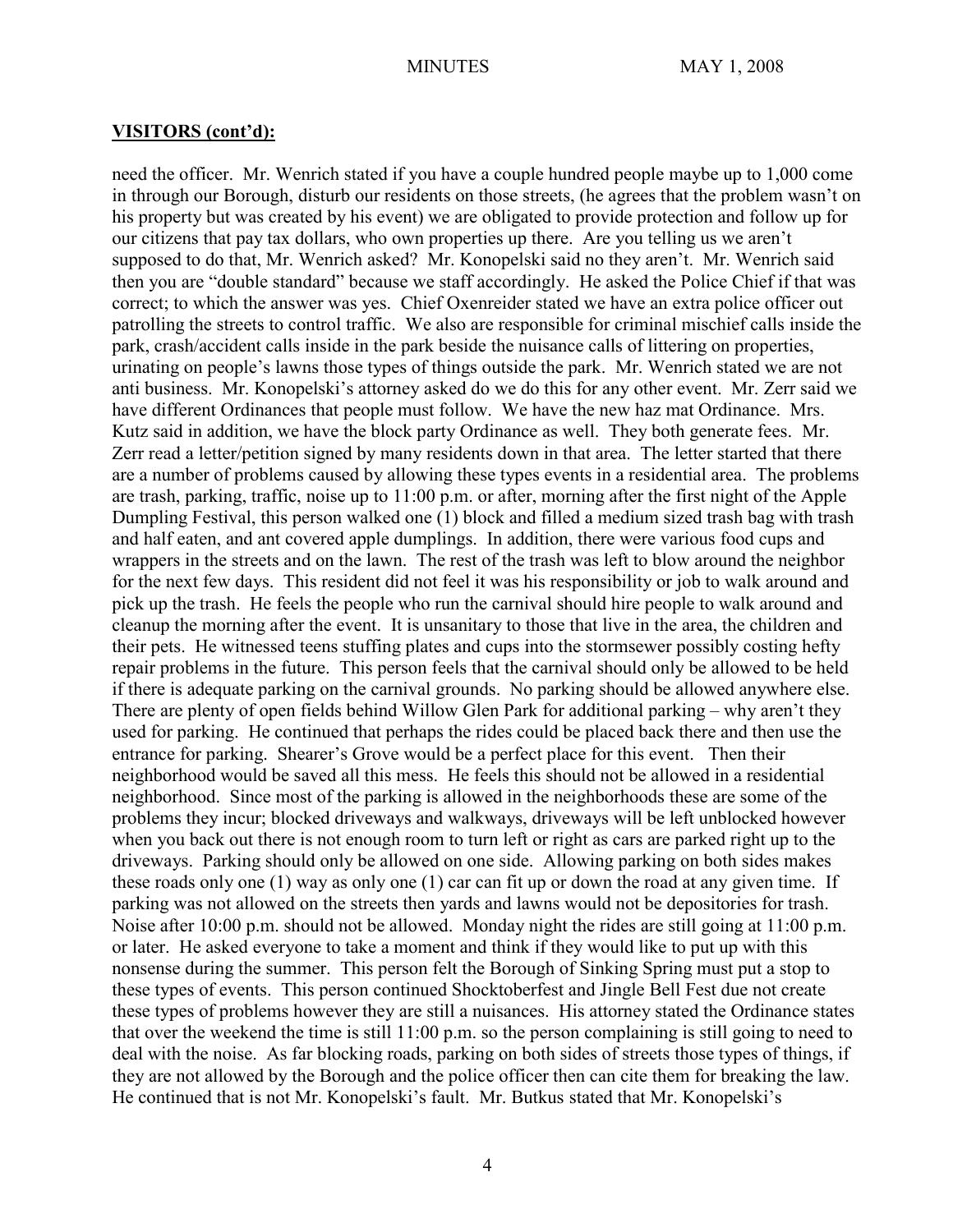business brought that additional traffic into the neighborhood. His attorney does not dispute this. Mr. Butkus said that we need to take an officer that is patrolling the entire area and have him down there to write citations while the rest of the Borough is left go or we need to bring in an additional officer to put down there leaving the original officer to patrol the rest of the Borough. The attorney agrees that traffic is an issue; he was not arguing about traffic. He was talking about parking. If parking is allowed on both sides of the street a resident can complain but it is allowed. Unless it is a one way street or signs posted, people are allowed to park there. Mr. Zerr stated to him, "then what you are saying, your event does not have a direct effect or cost the Borough anything." The attorney stated, he did not say that at all. Mr. Zerr said that is not what your letter states. Mr. Konopelski said that he would like to work with the Borough in planning an efficient event. If there is an expense, if trash is a problem, then they need to hire someone to handle the trash. His attorney said that we did make valid points. He continued as of right now we have a \$2,000.00 fee. There is no justification for the fee. Mr. Zerr stated there is justification. There is justification for our Borough crew to put signs up to limit parking in certain areas. There is the cost of the street sweeper to clean the streets from trash and debris left behind. There is cost of the street sweeper and crew to go out and pull things out of the stormsewers if things get placed in there. There is the cost of a police officer for criminal mischief, and safety issues out on the street. They understood his point. Mr. Zerr said then how can you say you don't have a direct effect on costs of the Borough. Why should Borough residents who pay taxes have to pay extra because of your events? Mr. Konopelski's attorney wanted to see an itemized list of what would cost \$2,000.00. Mr. Zerr pointed to a bill and said here is \$1,000 in just police costs. The attorney said where is the other \$1,000.00. Mr. Zerr said if we need to call out the street crew and the sweeper. The attorney understood this. Mr. Zerr stated the Safety Committee sat and debated this long and hard. The Committee got the estimated costs of everything. Ms. Sloan stated if you were looking at really working with the Borough then not paying last year's bill was not a good business decision. Our costs for last year were well over \$800.00 so either you want to work with us or you don't. It does not show good faith on your part. Mr. Konopelski said the Township mandates that he handle security, EMT, and fire. He is under orders by them to handle certain things. He continued that the Borough took it upon themselves to schedule a police officer to come on private property. His attorney said you can do that however you can't hire a police officer and expect a private citizen to pay for that expense. Mr. Konopelski thought he showed good faith by paying the bill the first year and sending a letter explaining his position, the second year as well. Mr. Zerr questioned him, how much of the event is in the Borough. Mr. Konopelski stated that the bulk of the event is in the Township. Mr. Zerr stated he has facts that this is not true. He said that 60% of the Apple Dumpling Festival is in the Borough and 40% is in the Township. Mr. Zerr stated we are not trying to put a hard burden on him; we are trying to make it easier on our Borough residents and tax payers. We put in the Ordinance, and the only thing difference between this Ordinance and the Township's is charging a fee and the time of operation. The reason this was done was due to the complaints. We are not trying to discourage you from having the event; we are not trying to force you out of business; all we are trying to do is cover our costs, Mr. Zerr stated. He continued, we have had these complaints for years and we have done nothing except put the burden back on the taxpayers of Sinking Spring. Mr. Konopelski stated to the Chief, that he only knew of one (1) call to him throughout the Apple Dumpling Festival, Shocktoberfest, and Jingle Bell Fest for the past year and that was by one (1) of his employees. Chief Oxenreider said that was not true. They had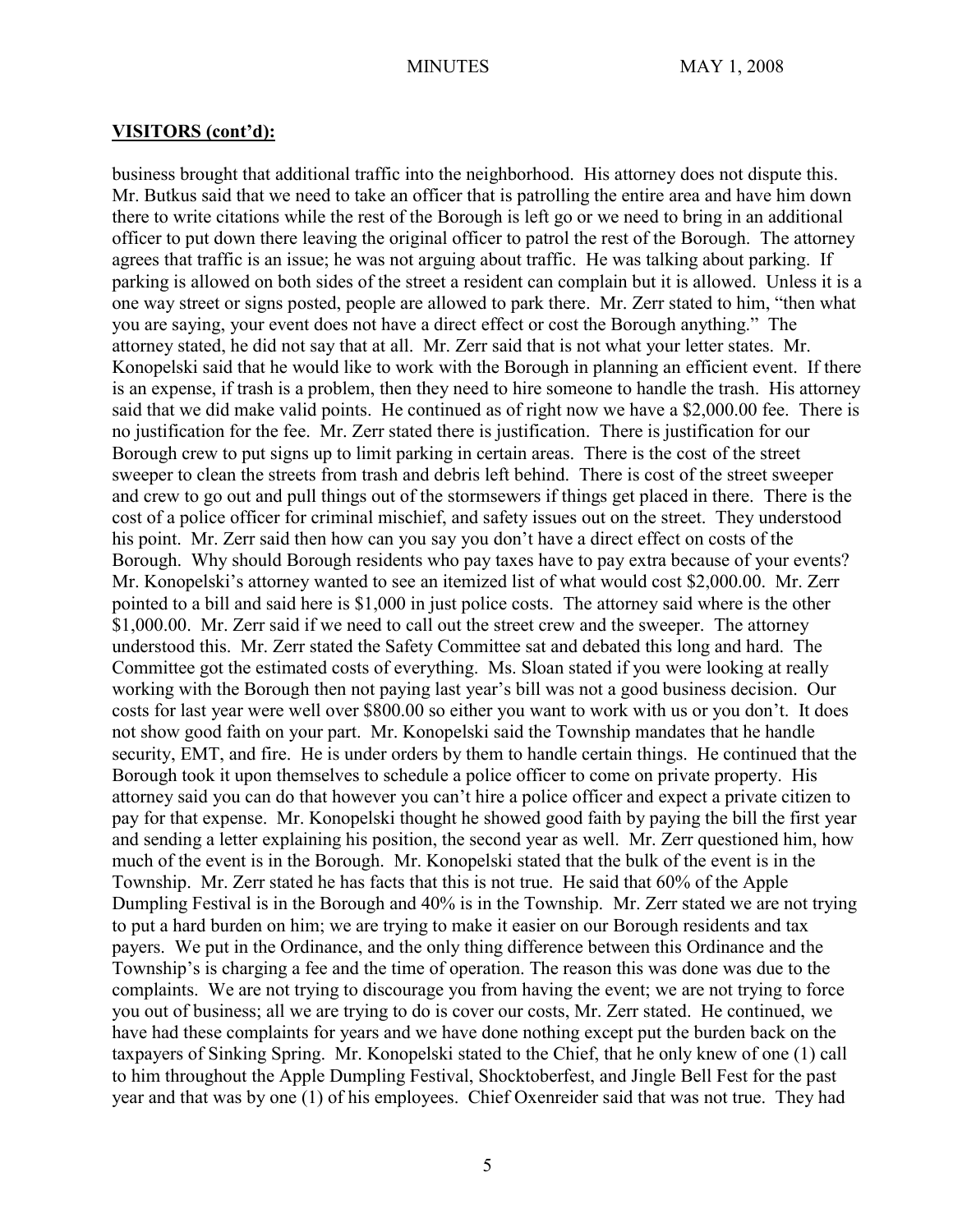several calls for accidents; the Chief himself stated he has arrested several people for fighting in the parking lot area. They have vehicle calls; they have received criminal mischief calls. Mr. Konopelski questioned if they were all connected to his events. The Chief responded yes. Mr. Konopelski then asked if they were on his property. The Chief again responded yes. Mr. Konopelski stated that the bowling alley is in the Borough. The Chief said yes. Mr. Konopelski said they have groups of 500 people, do they need to pay additional charges. Chief Oxenreider stated we cover the parking lot and Spring Township covers the inside. Mr. Konopelski questioned if they must pay \$2,000.00 when they have a large group there. Mr. Fitzpatrick stated this Ordinance just went into effect. Mr. Konopelski questioned if that was our intent to charge them. Someone said yes, it will be. Mr. Konopelski said the way the Ordinance is written 500 people gathering for a church, school, or family event does not have to pay for this. He feels we are targeting him. His attorney stated they were not saying that the Borough does not have the right to create such an Ordinance however he said there must be a rational basis for it. He continued if you look at what constitutes a public gathering, you except out religious purposes, by public or private school or college, lawful picketing, governmental agencies, limited solely to employees or family members. Mr. Zerr stated this exact verbiage is in Spring Township's Ordinance. The attorney stated that we aren't talking about the Spring Township Ordinance. Mr. Zerr asked doesn't this Ordinance mirror Spring Township's Ordinance. The attorney stated he had not reviewed Spring Township's Ordinance. Mr. Zerr said this is exactly what Spring has with the exception we added the fees and times to help out our residents. The attorney again stated he sees no rational basis for this. He questioned why someone must be 21 to apply for a permit; age 18 is classified as an adult why can't they apply for a permit to have a mass gathering, the attorney questioned. Mr. Fitzpatrick questioned Mr. Konopelski if he was under the age of 21. The attorney stated it goes to the validity of the Ordinance. Mr. Wenrich asked if he could wrap this up; he feels we have discussed this quite at length. Our Safety Committee did a lot of research; the Ordinance was advertised. Now, after it was adopted, two (2) to three (3) weeks later now they want to voice an opinion. Mr. Schmidt stated in order to move this along he questioned when we said \$2,000.00 was this nonrefundable. The answer was yes. Mr. Schmidt asked Mr. Konopelski if we took out the word nonrefundable and any unused portion was returned to you would that please you. And for this year both sides sit down and actually figure out what it is costing each of us. Mr. Konopelski stated as he had said in his opening speech he welcomes sitting down with the Board or a committee of the Board to find out exactly where the expenses are and help cover them. He is in an awkward situation between Sinking Spring Borough and Spring Township. Spring makes him do certain things; the Borough makes him do certain things. Trying to keep everyone happy is a challenge. He hires security, EMT, and fire because of Spring's Ordinance. To duplicate these efforts is not efficient and is a challenge for him to continue his events. He tries to keep his expenses low so that he may continue to do business anything that can be accomplished to reach that goal will be appreciated. Mr. Schmidt stated he thought he did that by giving him this option. Mr. Konopelski wanted to get together and talk about this. Mr. Schmidt stated at this time we will move the word nonrefundable and give you back any unused monies. In addition, this year we will sit down at a table at the event and see actually what it is costing both sides. Mr. Konopelski wants to sit down prior to the event. Mr. Schmidt stated he is not sure we can do this prior but he is still willing to sit with him and look at the costs. Mr. Konopelski's attorney stated you said you had a printout of what it cost the Borough so why can't we sit down prior. Mr. Fitzpatrick stated that was last year's costs. We can judge it off last years. It is not fair to his client. Mr. Zerr said what happens if the costs go over the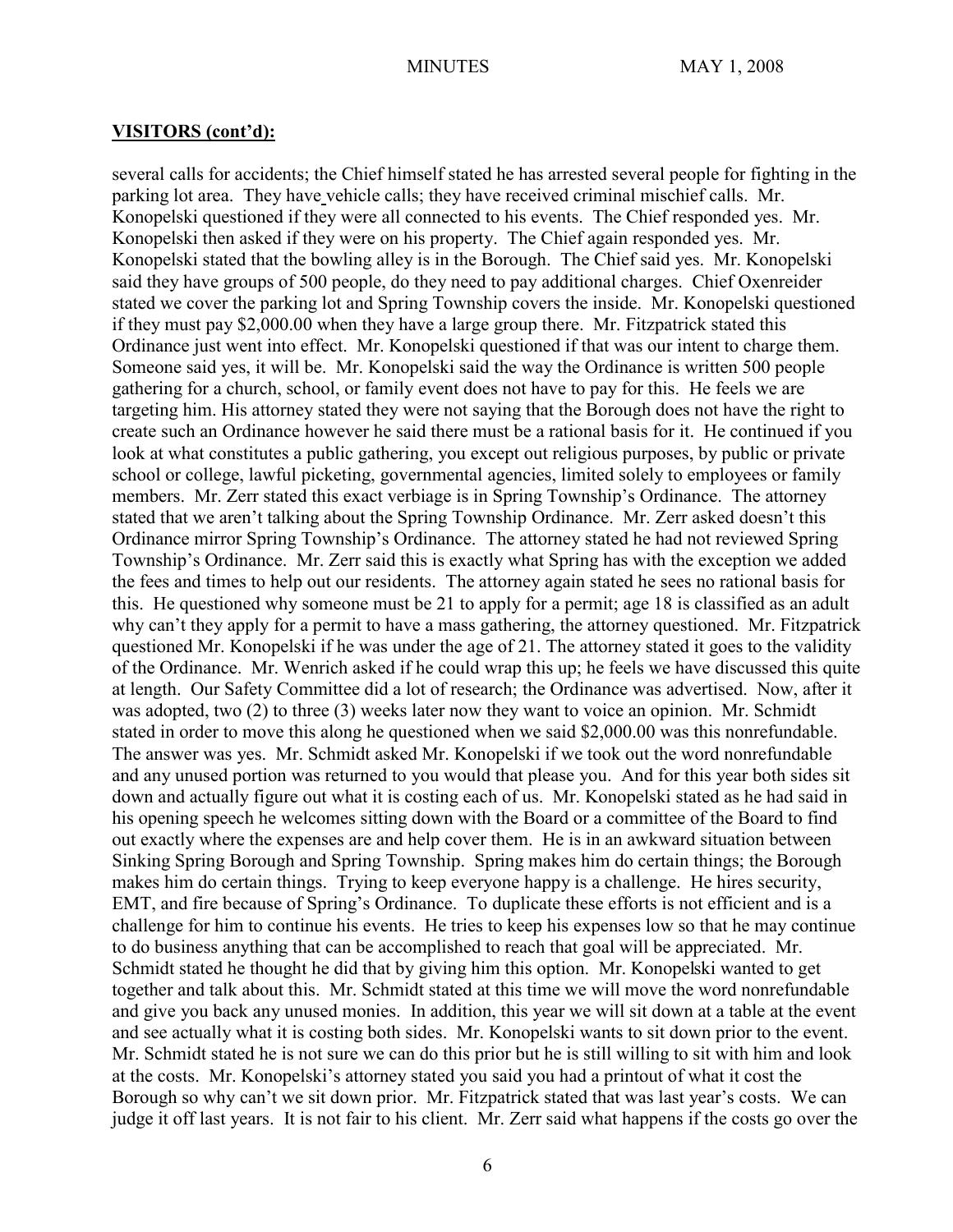\$2,000 mark, then what? Mr. Konopelski stated the level of security he needs for the Apple Dumpling Festival for five (5) years as been acceptable and has cost him a certain level. Mr. Wenrich stated we aren't talking about what you are doing on your own property. Mr. Wenrich said we welcome business however the quality of life for the residents in that three (3) block area, how can you put a monetary value on that? Mr. Fitzpatrick stated we can't put a monetary value on that. We can put a monetary value on the out of pocket expenses the Borough has. We sent Mr. Konopelski a bill last year for about \$800. His attorney said but now all of a sudden it has become \$2,000.00. He continued whereas for Spring Township it costs nothing and you are to have the exact Ordinance. Mr. Zerr said if it was a residential area in Spring Township they would start charging you also. Mr. Wenrich stated that Spring Township has basically no costs up there. The attorney continued that they need to respond to calls up there. The answer was yes if they are called. Mr. Wenrich questioned who is taking care of cleaning up the streets; who is taking care of the housing that is across from your property. He continued who is answering the calls about the trash left there or people are prowling around, or break ins. The attorney again stated all they are looking for was justification for the costs. Mr. Zerr showed them a petition signed by 75 people citing five (5) issues. The attorney said it showed five (5) things but nothing about costs. Mr. Wenrich said we will give you an itemized list. Mr. Schmidt said that is what we were trying to get to. Mr. Zerr said what we don't use out of the \$2,000.00 we shall give back to you. Mr. Konopelski questioned the Chief if it was necessary to have a police officer on his property. Mr. Zerr stated we aren't talking about your property. We are talking about the area that is around your property for the residents of Sinking Spring. Mr. Wenrich stated we need to have an extra police officer to cover that area during the event. If that officer is down there, someone needs to be taking care of the south, north and eastern ends of the Borough. Mr. Konopelski stated that we did schedule a police officer for his property; he continued that they stood on his property for six (6) days. Chief Oxenreider said no, that was not true. Mr. Konopelski stated he saw the officer on his property. Mr. Light liked Mr. Schmidt's idea. Mr. Wenrich suggested Mr. Konopelski's attorney contact our solicitor and the money be held in escrow. Whatever money is not used is returned with an itemized statement justifying the cost. He hopes this is acceptable. Mr. Wenrich asked if anyone on Council wants to rescind the Ordinance. Mr. Butkus stated he feels we should modify it to include the nonrefundable verbiage. Mr. Konopelski's attorney questioned about the bond of indemnity. He wanted to know the basis. Mr. Fitzpatrick stated it is currently 8:15 if you wanted to have a discussion like this we should have had another meeting. He continued he could talk with him; however if they are not willing to consider the proposal Mr. Schmidt and Mr. Light suggested then there is no real reason to talk. We can just litigate it. If you want to litigate over \$800 then let's just do it because that is what we are talking about. Mr. Zerr clarified that was only the police portion. He continued this year's bill should be about \$946.28 plus whatever the public works portion will be. Mr. Wenrich went back an addressed the issue about the bond. He stated this goes for anyone who wants to hold a public gathering of 500 or more people. We want to make sure they have bondage. The attorney for Mr. Konopelski said it doesn't really. We have accepted 90% of the people out there and we required them to have general liability insurance. The Borough can't tell him he needs to have the insurance coverage as it is private property. Mr. Fitzpatrick stated he told us he has it anyway. The attorney said he knows that. Mr. Fitzpatrick questioned then why are we discussing this. Mr. Konopelski said he was okay with that. Mr. Wenrich again requested his attorney call our solicitor. He thanked Council.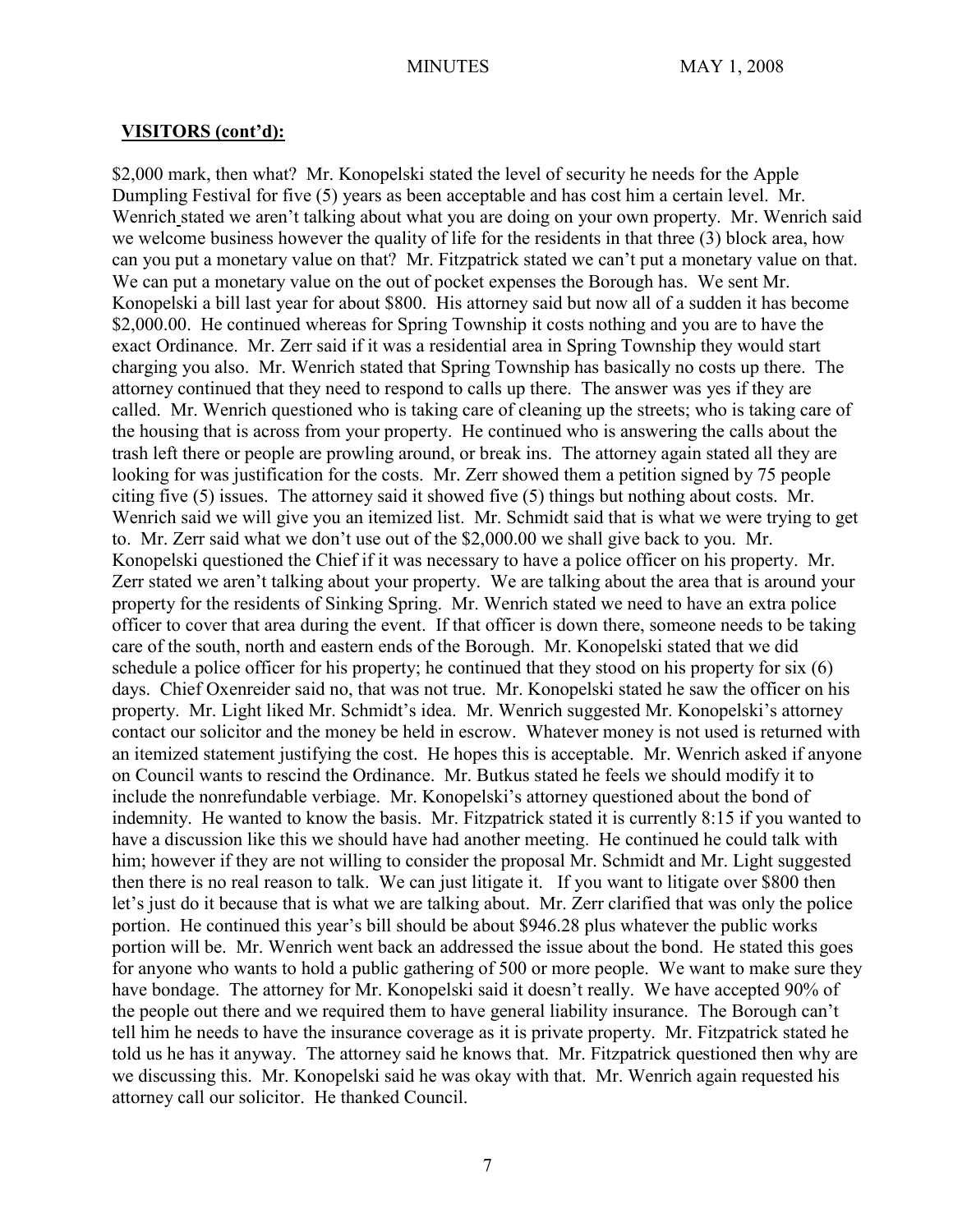#### **COMMITTEE REPORTS:**

#### **POLICE DEPARTMENT – CHIEF JAMES OXENREIDER:**

Chief Oxenreider stated they had 200 calls for the month of April. They had 59 traffic citations, 7 parking tickets, and 5 warnings were issued.

## **PUBLIC SAFETY – JAMES ZERR:**

Mr. Zerr stated the new fire truck is in service on a limited basis as all the equipment is not on it. KME Manufacturing requested of the Borough if they could display the truck at the Fire Expo at the Harrisburg Fire Show Arena from May  $15^{th}$  to May  $19^{th}$ . The ladder truck is back in service. The annual inspection for the ladder truck is coming up however no problems are anticipated. Ms. Sloan made the motion to allow the new fire truck to be taken up and put on display at no cost to us; seconded by Mr. Butkus.  $AYES - 7$ ,  $NAYS - 0$ ; motion carried. Mrs. Sloan questioned if an accident occurred who would be responsible. Mr. Zerr stated they would. The company will be out of service Saturday, May  $3<sup>rd</sup>$  from 11:00 a.m. to 5:00 p.m. They have made arrangements and there will be an extra engine and ladder truck in case they are needed.

The next item was the Rt. 422 Corridor Plan approvals. This week we received the utility clearance plans for the project. Mr. Fitzpatrick reviewed them. They need to be signed and sent back to PENNDOT. Everything appears to be in order. Mr. Light made a motion to approve the utility clearance plan and have Mrs. Shade sign them on behalf of the Borough; seconded by Mr. Schmidt. Mr. Butkus questioned if this was just for traffic upgrades. Mr. Zerr said yes. Mr. Butkus asked if the traffic box ever arrived. The answer was no; however once the project begins we will have one (1).  $AYES - 7$ ,  $NAYS - 0$ ; motion carried.

The fee schedule for the haz mat Ordinance was next. Mr. Fitzpatrick has put together a Resolution which incorporates the fee schedule. He explained the Resolution. It identifies materials used in a haz mat cleanup and each our given a monetary amount. Mr. Schmidt made the motion to pass the Resolution establishing the haz mat fee schedule; seconded by Mrs. Kutz.  $AYES - 7$ ,  $NAYS - 0$ ; motion carried.

## **LIBRARY – LAWRENCE SCHMIDT:**

He had nothing to report.

## **PARK AND RECREATION – BARBARA KUTZ:**

Mrs. Kutz had nothing at this time.

## **STREETS, UTILITIES, AND BUILDINGS – BRUCE LIGHT:**

Mr. Light questioned Mr. Hart about his pole building and a plan he wanted to present. Mr. Hart stated he will draw up a sketch and present it to Council at the next meeting. He has two (2)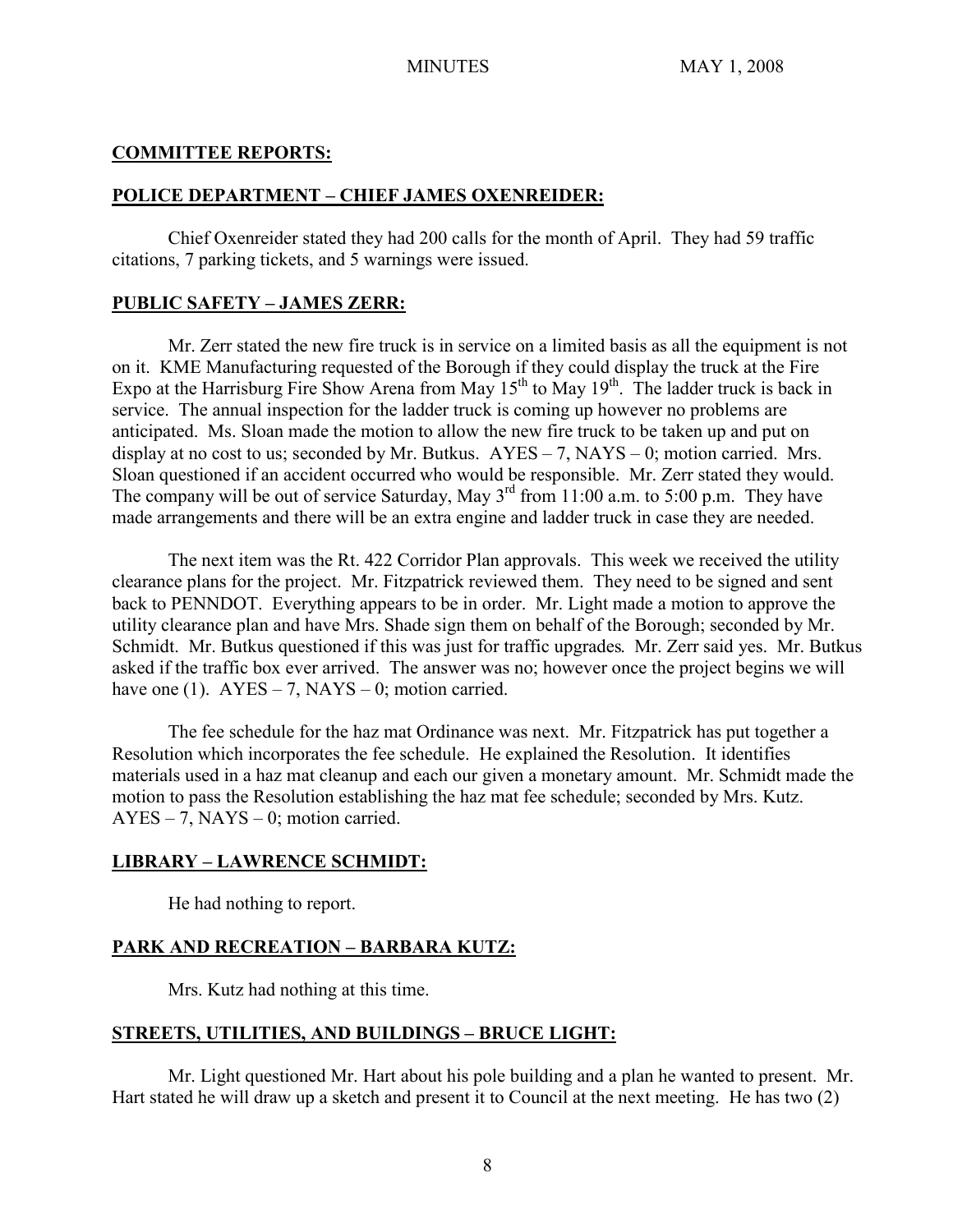# **STREETS, UTILITIES, AND BUILDINGS – BRUCE LIGHT (cont;d):**

ideas. Ashley paving will begin in August or September due to the water line going in, Mr. Eisenbrown stated. They must be complete by October. The fire hydrant is going in.

# **MAYOR – CLARENCE NOECKER:**

Mayor Noecker stated he received notice of the upcoming contract negotiations. They wanted to have Chief Oxenreider as their negotiator however the Mayor informed the Chief he can't be part of the bargaining as Chief. Mr. Wenrich stated we are going to have to form a negotiating committee comprised of there (3) members of Council. He was looking for volunteers. Mr. Light, Ms. Sloan, and Mr. Zerr will be the team. Mr. Wenrich will be the alternate. The Mayor will be there also.

## **COUNCIL PRESIDENT – STEWART WENRICH:**

Mr. Wenrich asked Council about some dates. He is recommending no workshop in May due to the Memorial Day Holiday. No objections were heard from Council; no workshop will be held in May.

Our July meeting would actually be the July  $3^{rd}$ . We could postpone our meeting to the  $16^{th}$ of July like we had done prior and have no workshop. Mr. Zerr feels there is a long time between the June Council meeting and the July meeting. He wondered if we could take the June workshop and make that the July Council meeting. Mr. Wenrich feels we could do that. Mr. Fitzpatrick stated we need to meet once a month. A brief discussion ensued. It was decided to go with our regular Council meeting in June, a workshop meeting if needed, and then the July regular meeting will be on the  $16<sup>th</sup>$  and no workshop meeting in July.

# **BOROUGH SOLICITOR – CHARLES FITZPATRICK:**

He had no report.

# **BOROUGH SECRETARY/TREASUERER – REGINA SHADE:**

 Mrs. Shade informed Council that we are currently working on scanning an uploading our Ordinance and Resolutions. After this is all complete we are hoping to upload them to our website for the public to look at.

# **ADMINISTRATION AND FINANCE – ELIZABETH SLOAN:**

Ms. Sloan hand nothing at this time.

# **SEWER AND SANITATION COMMITTEE – GEORGE BUTKUS:**

Mr. Butkus is looking into the two (2) different labs and why their results are different. He then turned the floor over to the Mr. Schlott, the Borough Sewer Engineer.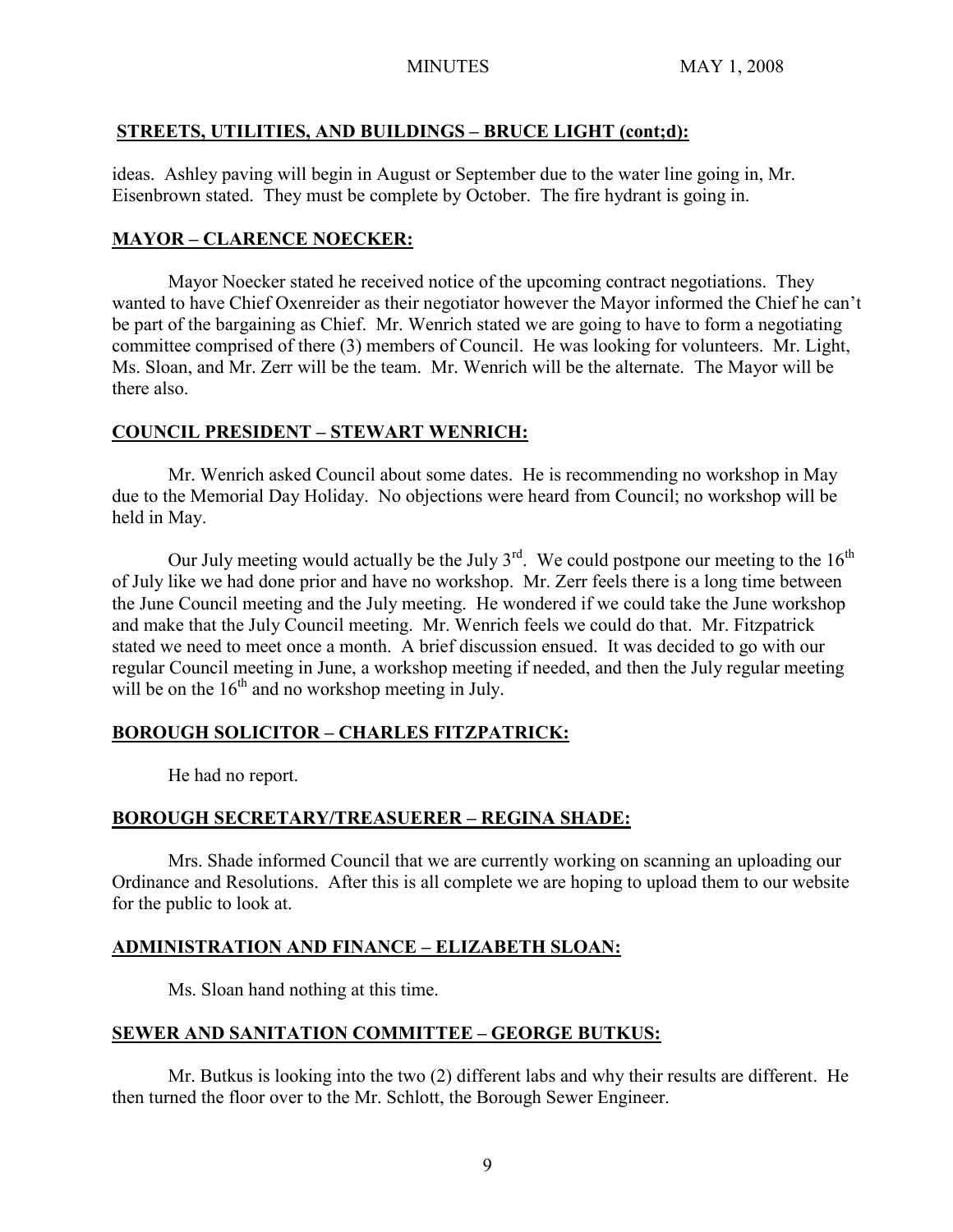## **SEWER ENGINEER – DAVID SCHLOTT:**

Mr. Schlott said everyone received a copy of the CAP (corrective action plan) for the plant. This is basically what will go to DEP explaining what will be done regarding the projected overload. He explained by adding the additional clarifier we will increase our capacity from 1MGD to 1.25 MGDs a day and increase the organic capacity from 2,000 pounds of BOD per day to 2,500 pounds of BOD per day. He continued with his report. They continue to look for points of inflow and infiltration by televising the lines. This has been going on for years. In addition, they are preparing reports for DEP on a regular basis. This report will go along with the Chapter 94 Report. Mr. Butkus made a motion to submit the Corrective Action Plan along with the Chapter 94 Report to the DEP; seconded by Mr. Light.  $AYES - 7$ ,  $NAYS - 0$ ; motion carried.

They are still looking for the return of the surveys for the Chinese restaurant along with Dunkin Donuts. They will coordinate with Miller and the Solicitor in moving forward with this.

# **PUBLIC WORKS DIRECTOR – MICHAEL HART:**

Mr. Hart had nothing to report.

## **BOROUGH ENGINEER – PETER EISENBROWN:**

Mr. Eisenbrown had nothing new to report.

## **UNFINISHED BUSINESS:**

The flu clinic is listed for Wednesday, October  $15<sup>th</sup>$  from 11:00 a.m. to 3:00 p.m. here at the Borough Hall.

The next item was the Tradition's waiver. Mr. Anthony Maras and Mr. Scott Miller addressed Council. They handed out a list of waivers. These waivers were not included in the original plan. The reason the plan as gone through a change suggested by our Public Works Director, Mike Hart on behalf of Council. Mr. Maras stated that Octagon Avenue ended around here and Kirkwood ended over here (he was showing them on the map). The plan was to acquire some property to get better access for through roads for the revitalization plan. Mr. Hart suggest to Mr. Miller about connecting Octagon Avenue to Kirkwood Avenue which would eliminate the need to condemn the property. He explained it by showing the map. Ms. Sloan questioned whether the road behind the homes on Cacossing would be upgraded to road quality. Mr. Fitzpatrick stated no they were alleys. He explained how the roads would be connected. Our Ordinance requires sidewalks be on both side of the streets. That is one of the waivers they are looking for. Another waiver is street trees. Our current Ordinance states that street trees must be planted. They are not saying that those trees won't be planted but they would like to locate these trees to other areas on the site. He explained why they feel they should move them. The last issue has to do with cart way width. If they were designing this to Borough standards, they would need to have the cart way width of 34 feet and the right of way width be 54 feet. They are asking for a 50 foot right of way and a 28 foot cart way. They don't need parking, there are no residents there. Mr. Miller stated that when they did the original plan they had done it to Borough's standards however the Planning Commission made the recommendations to bring it down to 50 and 28 as it ties in to Kirkwood now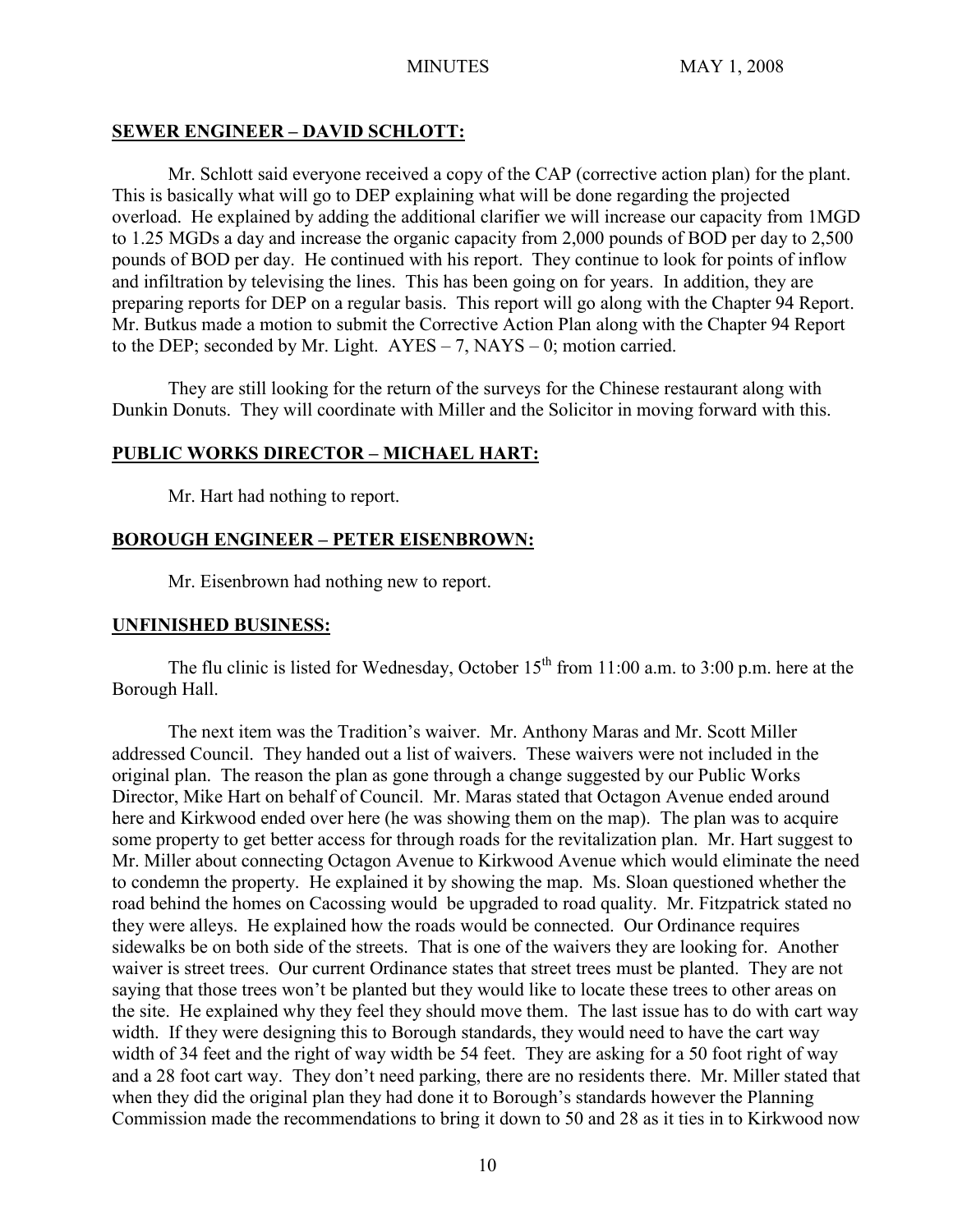#### **UNFINISHED BUSINESS (cont'd):**

and to Octagon which is opposite. The road still meets all other Borough standards. Mr. Wenrich asked Mr. Zerr if this would be a problem with the ladder truck to which Mr. Zerr stated it will not. There will be no parking on that street so it will actually make it better. They will be posting no parking signs, Mr. Eisenbrown stated. An Ordinance needs to be created and put in place. A brief discussion ensued regarding traffic in that area. Ms. Sloan questioned some items on the plan. The first thing she questioned was the existing trees and the proposed trees. They explained to her what each of the symbols met (whether they were existing or proposed trees). She questioned what types of trees will be planted to softened the tall building on Broad Street. Mr. Eisenbrown believes they are eight (8) foot evergreens which is what the ARD require. There will be a mix of different types of trees. At this point we can work out what types of trees we put in there. Mr. Butkus asked if we have a specific number of trees that we are talking about in waiver number three (3). Mr. Miller said roughly fourteen (14) to fifteen (15) trees. Ms. Sloan asked what percentage of the trees will be preserved. Mr. Miller said they are hoping to save as many trees on the land as possible. He continued that our engineer proposed that we eliminate sidewalk on the one side of Reedy Road to preserve more of the trees. There is sidewalk on the other side. He would like to change waiver three (3) to say fifteen (15) trees that would have been along Octagon will be added to the landscaping plan but that it be no more than that. If Council once seeing the plan feels fourteen (14) would be better that would be fine. Ms. Sloan feels that is fair. Mr. Butkus made the motion to grant the waivers with the amendments; seconded by Mrs. Kutz. Mr. Fitzpatrick requested that Mr. Maras send him the amendment regarding the trees to which Mr. Maras said he would. Mr. Wenrich asked for a roll call vote. AYES – 7, NAYS – 0; motion carried. Mr. Miller wanted to make sure that Council will approve of the extension of the right a way back to the property line so they can finalize the entire annexation plan. They then can start working with the" joiners" so they can get the legal transfers complete. Mr. Butkus questioned who would be in charge of the yard maintenance. Mr. Fitzpatrick said we would; it will be dedicated to us. It is a little less than a half an acre. Ms. Sloan questioned if there will be sidewalk around the property so that people can walk around it. Mr. Maras said to the extent that there is sidewalk the people will be able to walk around the property. They should use sidewalk though. The internal aspects of the site are private property. While there will be no guard dogs out but the owners will not be inviting or encouraging others to walk inside the site. Mr. Fitzpatrick stated that Octagon Avenue is a public street anyone can walk on that street. Mr. Miller said that is something the Public Works Department wanted. Mr. Zerr made a motion to recommend they revise the plan to include the annexation; seconded by Mr. Light. Mr. Eisenbrown stated we are just getting a wider right of way then fifty (50) feet. A brief discussion ensued as everyone looked at the map. Ms. Sloan questioned if it was gated. The answer was no. There is fence around some of the area but it is not enclosed fence. Ms. Sloan questioned if benches were included in the plan. The internal trail will be whatever the client once. There will be none on the exterior unless the Borough will put them in. Someone questioned what type fence to which split rail was answered. Mr. Wenrich asked for a vote.  $AYES - 7$ ,  $NAYS - 0$ ; motion carried.

#### **PUBLIC COMMENT:**

No Public Comment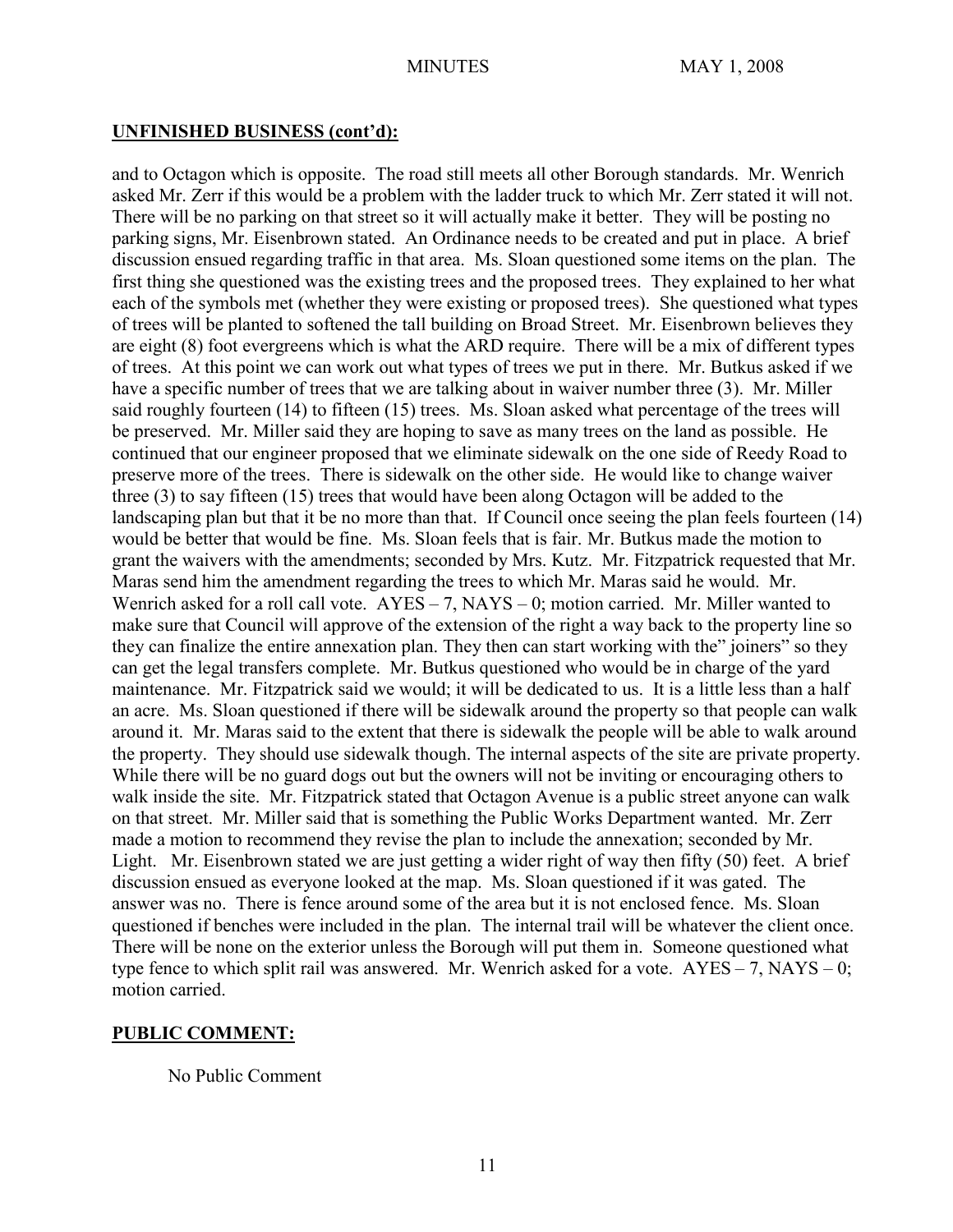#### **TREASURER'S REPORT:**

| General Account                  |                      |                  |
|----------------------------------|----------------------|------------------|
| Opening Balance – April 30, 2008 |                      | \$<br>154,955.73 |
| <b>PLGIT</b>                     |                      | 8,879.79         |
| Invest                           | Recreation           | 48,516.02        |
| General Invest<br>To Be Paid     |                      | 51,188.63        |
|                                  |                      | \$<br>21,294.76  |
|                                  |                      | \$<br>242,245.41 |
| Sewer Account                    |                      |                  |
| Opening Balance – April 30, 2008 |                      | \$<br>75,980.54  |
| <b>PLGIT</b>                     |                      | 59,799.75        |
| Invest                           | <b>Sewer Revenue</b> | 438, 427. 95     |
|                                  | To Be Paid           | 13,037.99        |
|                                  |                      | \$<br>561,170.25 |

Mr. Zerr made a motion to accept the Treasurer's Report; seconded by Mr. Light. AYES – 7, NAYS – 0; motion carried.

## **MRS. BARBARA KUTAZ:**

Mrs. Kutz did have one (1) item she wanted to bring up. She believes that there still are people hanging out in our office. She questioned why this is not being enforced. Mrs. Kutz stated she calls first before just stopping in. Mr. Light said that is not what was said. He said that people are not allowed to hang out in the secretary areas. Mr. Light asked Mrs. Shade if he hangs out in the office. Mrs. Shade stated she works for all of Council and that is an awkward position to be placed in. Mr. Light feels he is allowed to be in the hall; he doesn't bother anyone. A brief discussion ensued. Mr. Wenrich said as what was stated before everyone on Council as the right to come in and gather information however they must use the lunchroom or the Council room. He does not want "loitering" around the office areas. He wanted Mrs. Shade and her staff to function properly and he is asking Council again to honor that request. Mr. Light stated "I have." Mrs. Kutz stated it was not directed at anyone personally. Ms. Sloan questioned other than coming to pick up their mail, they must use the Council room or the lunchroom. Ms. Sloan stated if there are any more problems, she would like to be contacted as head of admin and she will discuss it with Mr. Wenrich.

Mr. Zerr questioned if the Mass Gathering Ordinance stands as is. Mr. Fitzpatrick said yes. We did not authorize any amendments. Ms. Sloan felt that Mr. Schmidt made a good offer to him. A brief discussion ensued as to what was paid in the past.